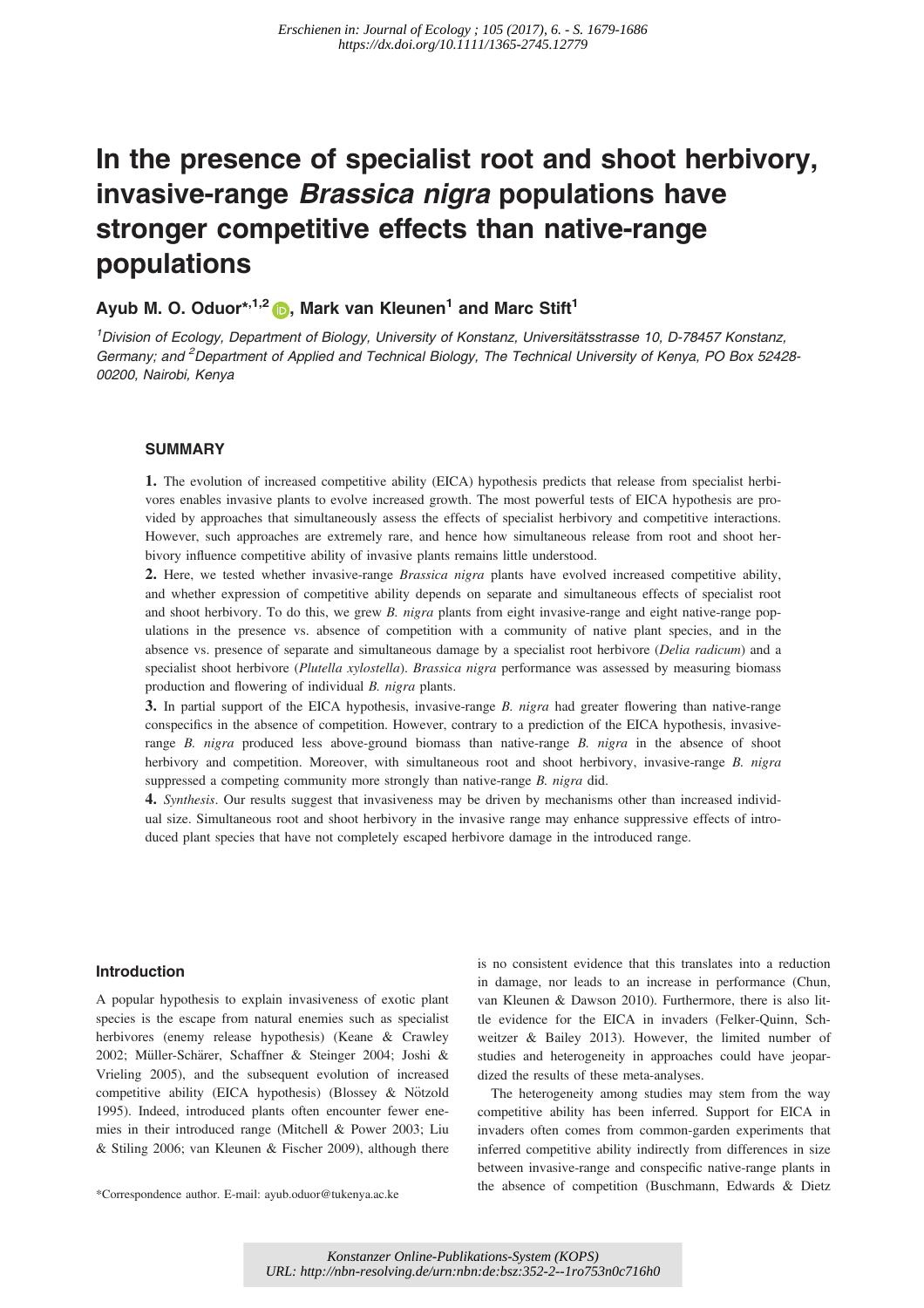2005; Stastny, Schaffner & Elle 2005; Oduor et al. 2011; also see Felker-Quinn, Schweitzer & Bailey 2013). On the other hand, direct approaches that assessed effects of pairwise interspecific competition between invasive-range and conspecific native-range populations vs. individual members of the invaded community have provided mixed support for the EICA hypothesis (support: Zou, Rogers & Siemann 2007; no support: Leger & Rice 2003; Blair & Wolfe 2004; Bossdorf et al. 2004; Gruntman et al. 2013). However, as plants typically compete in multispecies plant communities (Callaway & Aschehoug 2000; Catford, Jansson & Nilsson 2009; Heard & Sax 2013; Oduor 2013; Metlen & Callaway 2015), it may be more realistic to evaluate competitive ability in a community context (Oduor, Stift & van Kleunen 2015).

Although escape from herbivory is at the core of the predictions of the EICA hypothesis, the interaction between herbivory and competitive ability of invasive and conspecific native-range plants has rarely been considered (Felker-Quinn, Schweitzer & Bailey 2013; Oduor, Stift & van Kleunen 2015; Zheng *et al.* 2015). When damaged by a community of shoot herbivores, invasive-range B. nigra plants were little affected by pairwise competition with legumes, grasses and conspecifics, whereas their native-range conspecifics became more competitive (Oduor et al. 2013). Such a pattern did not emerge under competition in a community setting, when B. nigra plants were damaged by the specialist root herbivore Delia radicum (Oduor, Stift & van Kleunen 2015). Clearly, there is a need for studies that aim to understand the interplay between herbivory and competitive ability and its consequences for post-introduction evolution.

Such studies should consider both root and shoot herbivory because both processes may interactively influence plant fitness (Maron 1998; Johnson, Erb & Hartley 2016). Root herbivory may limit water and nutrient uptake, disrupt water and nutrient transport within the plant, and reduce storage of photo-assimilates (Bazzaz et al. 1987; Knapp & Rice 1998; Blossey & Hunt-Joshi 2003; Zvereva & Kozlov 2012). Shoot herbivory may reduce photosynthetic tissues (Hambäck 2001) and reproductive output (Karban & Strauss 1993; Zangerl et al. 2002). Hence, the joint negative effects of root and shoot herbivory may be more detrimental to individual plant fitness than the sum of their separate effects (Zvereva & Kozlov 2012). Synergistic effects of root and shoot herbivory were not found with regard to competitive ability of nativeand invasive-range populations of Chromolaena odorata (Zheng et al. 2015), but we are unaware of any other such studies. Since root and shoot herbivory often act simultaneously (Blossey & Hunt-Joshi 2003; Bezemer & van Dam 2005; Coverdale, Altieri & Bertness 2012), it is essential that more studies jointly test the effects of root and shoot herbivory on competitive abilities of invasive and conspecific native-range populations.

Here, we tested whether potential escape from specialist root and shoot herbivory in the invasive range of B. nigra has led to increased competitive ability within a community setting. Specifically, we manipulated competition and specialist above-ground and below-ground herbivory on B. nigra plants from eight native-range and eight invasive-range populations to address the following questions: (i) Do competitive responses (i.e. sensitivity to the impacts of neigbours) of invasive and native-range B. nigra populations differ, and does this difference depend on the presence of specialist root and shoot herbivores? (ii) Do the competitive effects (i.e. suppressive effects on neighbours) on the competing community depend on the origin of B. nigra (invasive or native) and on the presence of specialist root and shoot herbivores of B. nigra?

## Materials and methods

#### STUDY SPECIES AND SEED SOURCES

Brassica nigra (Brassicaceae) (L.) W. D. J. Koch is a self-incompatible annual herb native to Europe, Asia and North Africa. It was introduced to North America approximately 200 years ago (Bell & Muller 1973; Feeny & Rosenberry 1982; Westman & Kresovich 1999), likely from multiple populations in the native range (Oduor et al. 2015). Brassica nigra has become invasive in certain regions of North America where it often forms dense monospecific stands (Lankau & Strauss 2008).

We used bulked seed samples collected from several maternal plants in eight invasive-range and eight native-range populations of B. nigra. Seeds from five competitor species that co-occur with B. nigra (grasses – Elymus glaucus and Nassella pulchra; forbs: Medicago lupulina, Sonchus oleraceus and Achillea millefolium) were obtained directly from the field or from seed germplasm collections (see Tables S1 and S2, Supporting Information). To avoid maternal carry-over effects, we raised 10 B. nigra plants from each of the 16 populations in a common greenhouse environment to produce bulked seeds for each plant fathered by multiple plants from the same population. These seeds were used for the experiment.

As a root herbivore, we used D. radicum (L.) (Diptera: Anthomyiidae), a Brassicaceae-specialist native to Europe (van Dam et al. 2012). Although reported as a serious introduced pest of Brassicaceae crops along the north-eastern coast of North America (Newfoundland, Canada) (Biron et al. 2003; Dixon et al. 2004), there have been no reports of D. radicum in natural invasive-range populations of B. nigra. Invasive B. nigra has thus likely escaped D. radicum. As a shoot herbivore, we used Plutella xylostella (Linnaeus) (Insecta: Lepidoptera: Plutellidae), a Brassicaceae specialist (Sarfraz, Dosdall & Keddie 2007) native to Europe but with a world-wide distribution (Talekar & Shelton 1993; Sarfraz, Keddie & Dosdall 2005). Although P. xylostella has been found in parts of the invasive range of B. nigra in California, USA (Oduor et al. 2013), we used it as a surrogate for many of the other specialist shoot herbivores that B. nigra may have escaped from.

## EXPERIMENTAL DESIGN

We performed a common-garden experiment in the botanical garden of the University of Konstanz (Germany) comparing performance of B. nigra plants from the eight invasive- and eight native-range populations. To test whether invasive plants differed in their response to competition, we grew plants without competition (one B. nigra plant alone) and with competition from a community (B. nigra surrounded by A. millefolium, E. glaucus, N. pulchra, M. lupulina and S. oleraceus, randomly assigned to one of five positions at equal distances).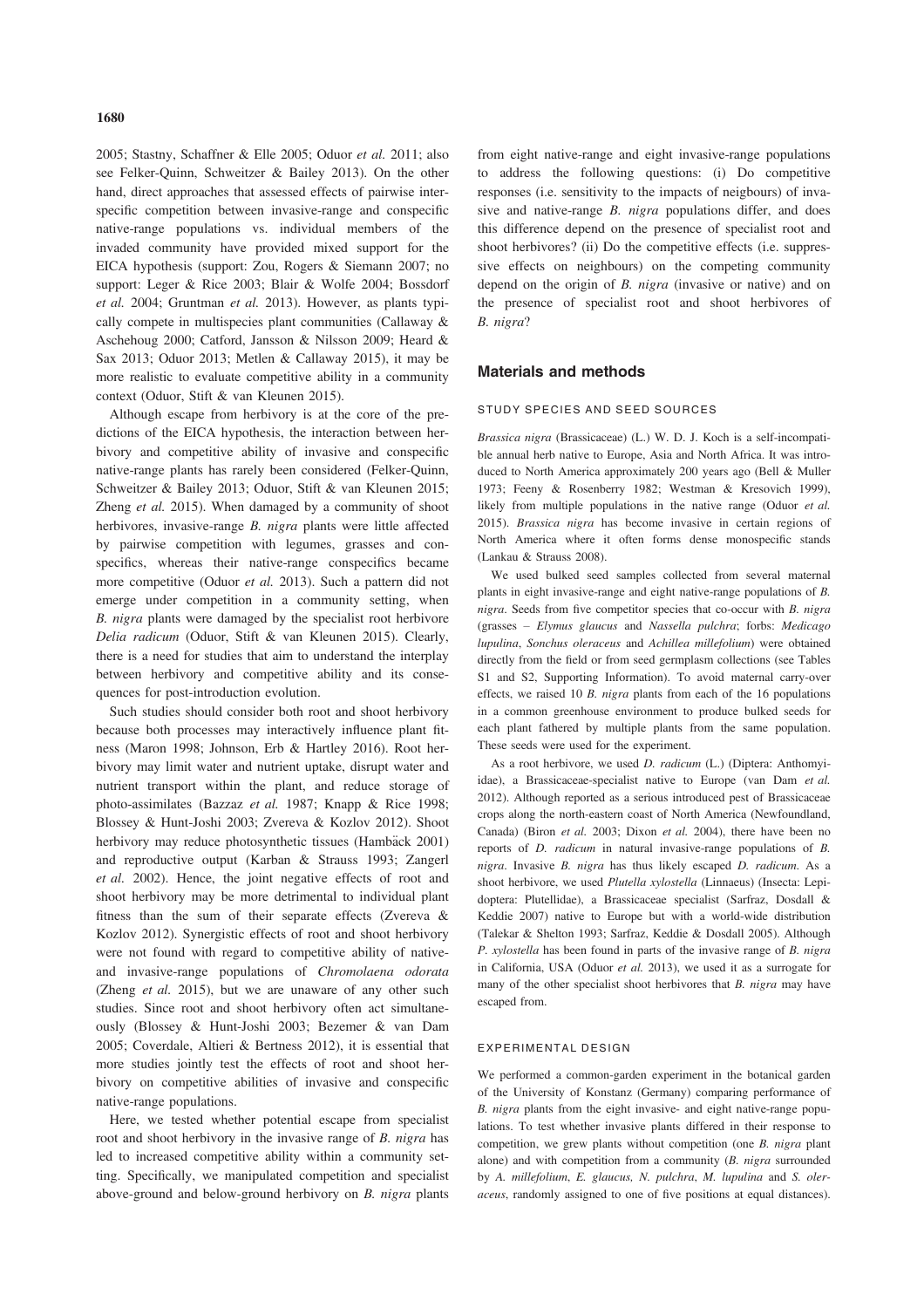These two competition levels were crossed with two levels of root herbivory (with and without the specialist root herbivore *D. radicum*) and crossed with two levels of shoot herbivory (with and without the specialist shoot herbivore *P. xylostella*). Thus, our design was fully crossed, with 3 two-level factors, resulting in eight treatment combinations. We had six replicates for each of these eight treatment combinations, which resulted in 768 experimental pots (i.e. 8 treatment combinations  $\times$  16 populations  $\times$  6 replicates). In addition, we grew 48 replicates of the community of five competitor species (five individual plants per pot) without competition from B. nigra. The 816 (i.e. 768 + 48) experimental pots were assigned to 24 cages  $(2.5 \times 2.5 \times 2.0 \text{ m}, L \times W \times H)$ . The 24 cages were outside in the botanical garden of the University of Konstanz (Germany) and arranged in three rows of eight separated by 0-3 m. Each of the eight treatment combinations was randomly assigned to one of the eight cages per row (i.e. three cages per treatment combination). To prevent the ingress of insects and keep the deliberately released insect herbivores within the cages, cage-sides were lined with a white nylon fabric (mesh size:  $0.2 \times 0.2$  mm; McStoff. de), cage-tops with a netting material (mesh size:  $0.8 \times 0.8$  mm; FA.BIO 02, Hartmann-Brockhaus, Egenburg, Germany), cage-floors with plastic sheeting and pots were placed in hard plastic trays. Light levels in the cages were ~80% of those outside.

Within each cage, there were 32 pots with B. nigra (each B. nigra population was represented twice within each cage), plus 2 of the 48 pots in which the community was grown alone without B. nigra. The 34 pots were randomly assigned to positions spaced 0-4 m apart. Plants were watered once a day in April and May, and thereafter twice a day (morning and afternoon) until harvest time in July. Watering was standardized by filling the trays placed beneath each pot using a hose pipe until saturation.

## PRE-CULTIVATION OF B. NIGRA AND COMPETITOR PLANTS AND INITIAL RELEASE OF HERBIVORES

On 17 April 2014, seeds of the five competitor species A. millefolium, E. glaucus, N. pulchra, M. lupulina and S. oleraceus were sown in plastic plug-trays filled with a commercial potting soil (Profi-Classic CL-T, Gebr. Patzer GmbH & Co. KG, Sinntal, Germany) in a phytochamber (12 h-21 °C/12 h-17 °C day/night cycle, 90% humidity). Because B. nigra seeds germinate 5 days earlier than the competitors (Oduor, Stift & van Kleunen 2015), B. nigra seeds were sown a week later. On 11 and 12 May 2014, we transplanted seedlings to 2-5-L plastic round pots with potting soil with 10 g of a slow-release fertilizer (Osmocote Classic 14 % N, 14 % P<sub>2</sub>O<sub>5</sub>, 14 % K<sub>2</sub>O; Scotts, Geldermalsen, The Netherlands).

To impose the two levels of specialist root herbivory (with or without), we obtained eggs of the specialist root herbivore D. radicum from a laboratory culture and subsequently infested the B. nigra plants (4 weeks old) that had been assigned to the 'with root herbivory' treatment level. This was done by placing eight D. radicum eggs around the root collar of the B. nigra plant (see Oduor, Stift & van Kleunen 2015; for details), which is the usual place for oviposition, from where emerged larvae burrow into the soil to feed on roots until they pupate (van Dam et al. 2012). A pilot experiment confirmed that the root herbivore indeed caused feeding damage in our experiment (Fig. S1).

To impose the two levels of specialist shoot herbivory (with and without), we obtained P. xylostella larvae from a laboratory culture and subsequently infested the B. nigra plants (4 weeks old) that had been assigned to the 'with shoot herbivory' treatment level (note that

half of these plants had also been infested with the specialist root herbivore). We achieved infestation by placing four 1st-instar and four 2nd-instar larvae of P. xylostella on the leaves. Damage by P. xylostella larvae was visually confirmed (Fig. S2).

To simulate herbivory as it would occur under natural field conditions, the P. xylostella and D. radicum larvae were not controlled after their initial release, so that the experimental plants that were assigned to the treatment combinations with herbivores (i.e. root herbivory alone, shoot herbivory alone and simultaneous root and shoot herbivory) were exposed to multiple generations of the herbivores.

## MEASUREMENT OF B. NIGRA PERFORMANCE AND COMMUNITY PRODUCTIVITY

At harvest (after 3-5 months of growth), we assessed the performance of individual B. nigra plants. For each plant, we assessed whether it flowered. Furthermore, for plants that flowered, we counted how many flowers (and fruits) had been produced until harvest. We determined shoot biomass, which is a good predictor of seed yield in annual plants in general (Shipley & Dion 1992) and in B. nigra (Oduor et al. 2011, 2013). We also assessed the community productivity (i.e. shoot biomass of the five competitor species, not including that of B. nigra). All plant tissue was dried to a constant weight at 70 °C for 72 h prior to weighing.

#### STATISTICAL ANALYSIS

To test whether specialist root and shoot herbivory (separately and simultaneously), competition, and B. nigra range of origin (native or invasive), and their interactions had significant effects on performance of B. nigra plants, we used generalized linear mixed-effects models in R v3.3.2 (R Development Core Team 2013) through R-Studio v0.99.484 (RStudio Team 2016). To analyse the above-ground biomass (for all 743 B. nigra plants that survived, out of 768), we fit the models using maximum likelihood with the lme function in the nlme package (Pinheiro et al. 2007) with a Gaussian distribution (data were square-root transformed  $[Y^{0.5}]$  to assure normality of residuals and homogeneity of variance). To analyse the number of flowers and siliques (for the 467 plants that had flowered by the end of the experiment), we also used a Gaussian distribution (data were powertransformed  $[Y^{0.3}]$  to assure normality of residuals and homogeneity of variance). To analyse the proportion of B. nigra plants that had flowered at the end of the experiment (743 plants), we used the *glmer* function in the lme4 package (Bates 2011) with a binomial (link = 'cloglog') distribution using the bobyqa optimizer. The fixed part of all models included four two-level factors, reflecting the fully crossed design of our experiment: B. nigra range (invasive vs. native), competition (with vs. without a community), root herbivory (absence vs. presence of a specialist root herbivore) and shoot herbivory (absence vs. presence of a specialist shoot herbivore) and all possible interactions. The random part of the model included B. nigra population and cage.

To test whether specialist root and shoot herbivory, competition and range of origin, and their interactions had a significant effect on the competitive effects of B. nigra on the community of five competitor species, we used a linear mixed-effect model with community biomass ( $n = 384$ , excluding *B. nigra*) as the dependent variable and a Gaussian distribution. This analysis was done for the subset of pots in which B. nigra was grown with the community. Apart from excluding the fixed factor competition, the models were the same as above.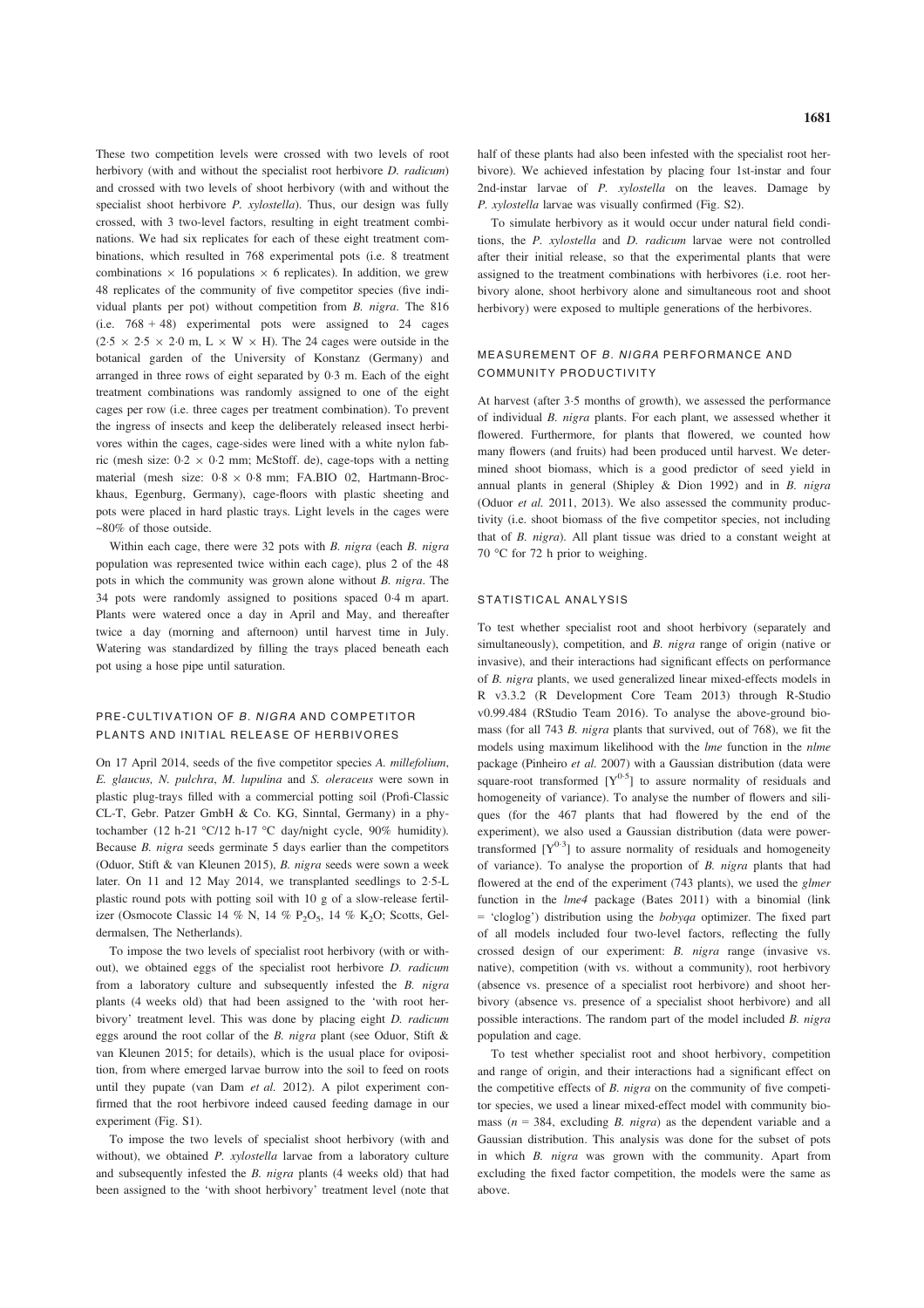To test the general effect of the presence of B. nigra on community biomass, we selected the subset of cases where the community was grown alone and with B. nigra but without herbivory ( $n = 144$ ), and used a linear mixed-effects model. The model fixed part included B. nigra presence (absent vs. present) and B. nigra range (invasive vs. native; fitted sequentially after presence of B. nigra), while cage was treated as the random part of the model.

For all models, we assessed the significance of the interactions and main effects by sequentially removing them from the full model starting with the highest order interactions (four-way) and using likelihood ratio tests to compare the model with the effect removed to their counterparts including the effect. In cases where there were significant interactions between main effects, we used the *glht* command in the *multcomp* package (Hothorn, Bretz & Westfall 2008) to perform post hoc least squares means comparisons between factor-level combinations.

## **Results**

#### ABOVE-GROUND BIOMASS OF B. NIGRA

Both root and shoot herbivory negatively affected B. nigra above-ground biomass, and the combined effect of root and shoot herbivory was more severe than the sum of the separate effects (significant root herbivory  $\times$  shoot herbivory [RH  $\times$  SH] interaction; Fig. 1a and Table S3). Competition also had a negative effect on B. nigra biomass, which was stronger without root herbivory than with root herbivory  $(-50\% \text{ vs. } -43\%;$  significant competition [C]  $\times$  RH interaction; Fig. 1b). Without shoot herbivory, the effect of competition was stronger in native plants, because native plants performed better (produced more biomass) than invasive plants when grown alone, but not when competing in a community (significant  $R \times C \times SH$  interaction; Fig. 1c). With shoot herbivory, invasive- and native-range plants produced similar biomass without competition, and the two groups of plants had a similar reduction in biomass due to competition (Fig. 1c).

#### FLOWERING AND FLOWER PRODUCTION BY B. NIGRA

Both types of herbivory had a significant negative effect on the proportion of plants that flowered, and the effect of shoot herbivory was much stronger than that of root herbivory (94% without vs. 30% with shoot herbivory; 65% without vs. 60% with root herbivory; Fig. 2a,b; Table S3). However, root and shoot herbivory did not interact (Table S3). Competition also had a negative effect on the proportion of plants that flowered. This effect was slightly stronger for invasive plants (71% without competition vs. 60% with competition) than for native plants (61% without competition vs. 59% with competition; significant  $R \times C$  interaction; Fig. 2c). The effect of competition on the proportion of plants flowering did not depend on specialist shoot and root herbivory (Table S3).

Within the subset of flowering plants ( $n = 467$ ), the effect of competition on the number of produced flowers and fruits per individual depended on shoot herbivory (significant  $C \times SH$ interaction; Fig. 2d). Without shoot herbivory, competition reduced mean flower production by 40% (456 flowers and fruits without vs. 271 with competition). With shoot herbivory, however, competition increased flower production by 42% (74 flowers and fruits without vs. 105 flowers and fruits with competition; Fig. 2d). There were no differences between B. nigra plants from the native vs. invasive range, and none of the other factors interacted with range (Table S3).

## COMMUNITY BIOMASS

In the subset of plants grown without herbivory on  $B$ . nigra  $(n = 144)$ , the community produced significantly less biomass



Fig. 1. Mean  $(\pm 1SE)$  Brassica nigra above-ground biomass illustrating significant effects of the: (a) interaction between root herbivory by *Delia* radicum (absence [RH-] or presence [RH+]) and shoot herbivory by *Plutella xylostella* (absence [SH-] or presence [SH+]); (b) interaction between competition (absence [Com-] or presence [Com+] of Elymus glaucus, Nassella pulchra, Medicago lupulina, Sonchus oleraceus and Achillea millefolium) and root herbivory; (c) interaction between B. nigra range (R: invasive/native), competition and shoot herbivory. For each given combination of factor levels, the means and SEs are based on B. nigra population means calculated across all the levels of other factors. Significance of all main and interactive effects was determined by log-likelihood ratio tests (cf. Table S3). Letters above bars indicate the results of post hoc least squares means comparisons (bars that do not share a letter are significantly different).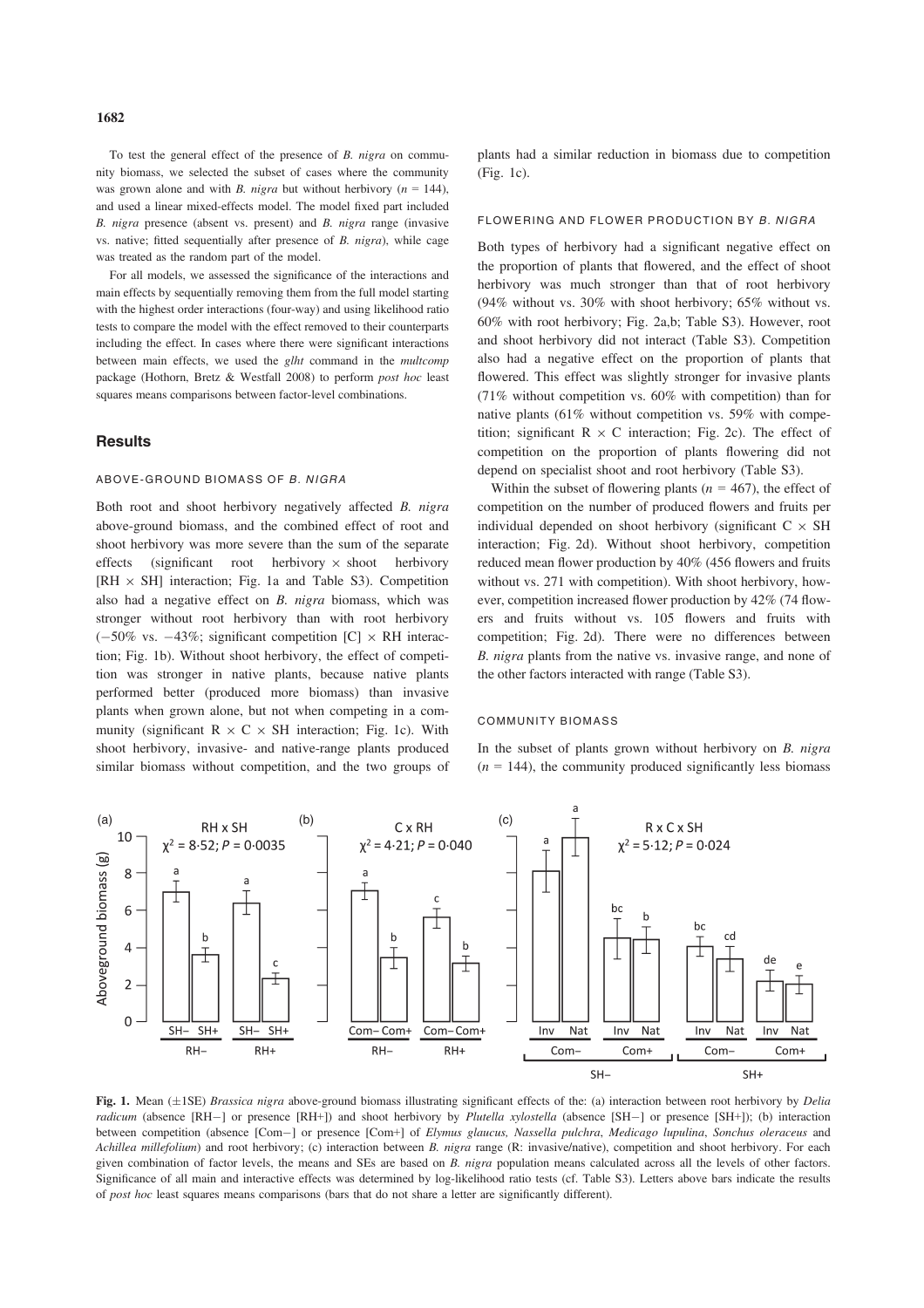

Fig. 2. Mean ( $\pm$ 1SE) proportion of *Brassica nigra* plants that flowered (a–c) and total fruit and flower count per individual B. nigra plant (d). For proportion of plants that flowered, the panels show significant effects of: (a) root herbivory by *Delia radicum* (absence [RH-] or presence [RH+]); (b) shoot herbivory by Plutella xylostella (absence [SH-] or presence [SH+]); (c) the interaction between B. nigra range (R: invasive/ native) and competition (absence [Com-] or presence [Com+] of Elymus glaucus, Nassella pulchra, Medicago lupulina, Sonchus oleraceus and Achillea millefolium). For fruit and flower number (d), the panel shows significant effects of the interaction between competition and shoot herbivory. For each given (combination of) factor level(s), the means and SEs are based on B. nigra population means calculated across all the levels of other factors. Significance of all main and interactive effects was determined by log-likelihood ratio tests (cf. Table S3). Letters above bars indicate the results of *post hoc* least squares means comparisons (bars that do not share a letter are significantly different).



Fig. 3. Mean (±1SE) above-ground biomass yield of a community of five species (Elymus glaucus, Nassella pulchra, Medicago lupulina, Sonchus oleraceus and Achillea millefolium) illustrating significant effects of: (a) the absence vs. presence of invasive-range and native-range Brassica nigra plants; (b) the three-way interaction between B. nigra range (R: invasive/native), root herbivory by Delia radicum (absence [RH-] or presence [RH+]) and shoot herbivory by Plutella xylostella (absence [SH-] or presence [SH+]). Herbivores only attacked B. nigra, as they are Brassicaceae specialists. For each given combination of factor levels, the means and SEs are based on population means calculated across all the levels of other factors. Significance of all main and interactive effects was determined by log-likelihood ratio tests (cf. Table S4). Letters above bars indicate the results of *post hoc* least squares means comparisons (bars that do not share a letter are significantly different).

when competing with B. nigra  $(-64\%)$ ; log-likelihood ratio test:  $\chi^2 = 62.0$ , d.f. = 1,  $P < 0.001$ ; Fig. 3a). The origin of B. nigra (invasive or native) had no significant effect  $(\chi^2 = 2.70, d.f. = 1, P = 0.10, Fig. 3a).$ 

In the subset where the community competed with  $B$ . nigra while manipulating shoot and root herbivory on B. nigra  $(n = 384)$ , the community biomass depended on the interaction of shoot and root herbivory, and the range of origin of B. nigra (significant  $R \times RH \times SH$  interaction; Fig. 3b; Table S4). When neither or only one of the herbivore species was present, the community biomass was little affected by the origin of the B. nigra plants (Fig. 3b). However, when competing with B. nigra under attack by root and shoot herbivores simultaneously, the community produced 36% less biomass when competing with invasive-range B, nigra than when competing with native-range B. nigra (Fig. 3b).

#### **Discussion**

The EICA hypothesis poses that, due to release from specialist enemies, plants from invasive-range populations of a species should evolve a higher growth potential and thus competitive ability at the cost of defences against specialist herbivores (Blossey & Nötzold 1995; Keane & Crawley 2002; Joshi & Vrieling 2005). Therefore, the EICA hypothesis predicts that in the absence of specialist herbivores, plants from the invasive range should outperform conspecific plants from the native range, whereas in the presence of specialist herbivores the reverse should be true. However, we did not find such a difference in performance between native- and invasive-range B. nigra populations. Furthermore, opposing the predictions of the EICA hypothesis, when  $B$ , *nigra* competed with a community, the negative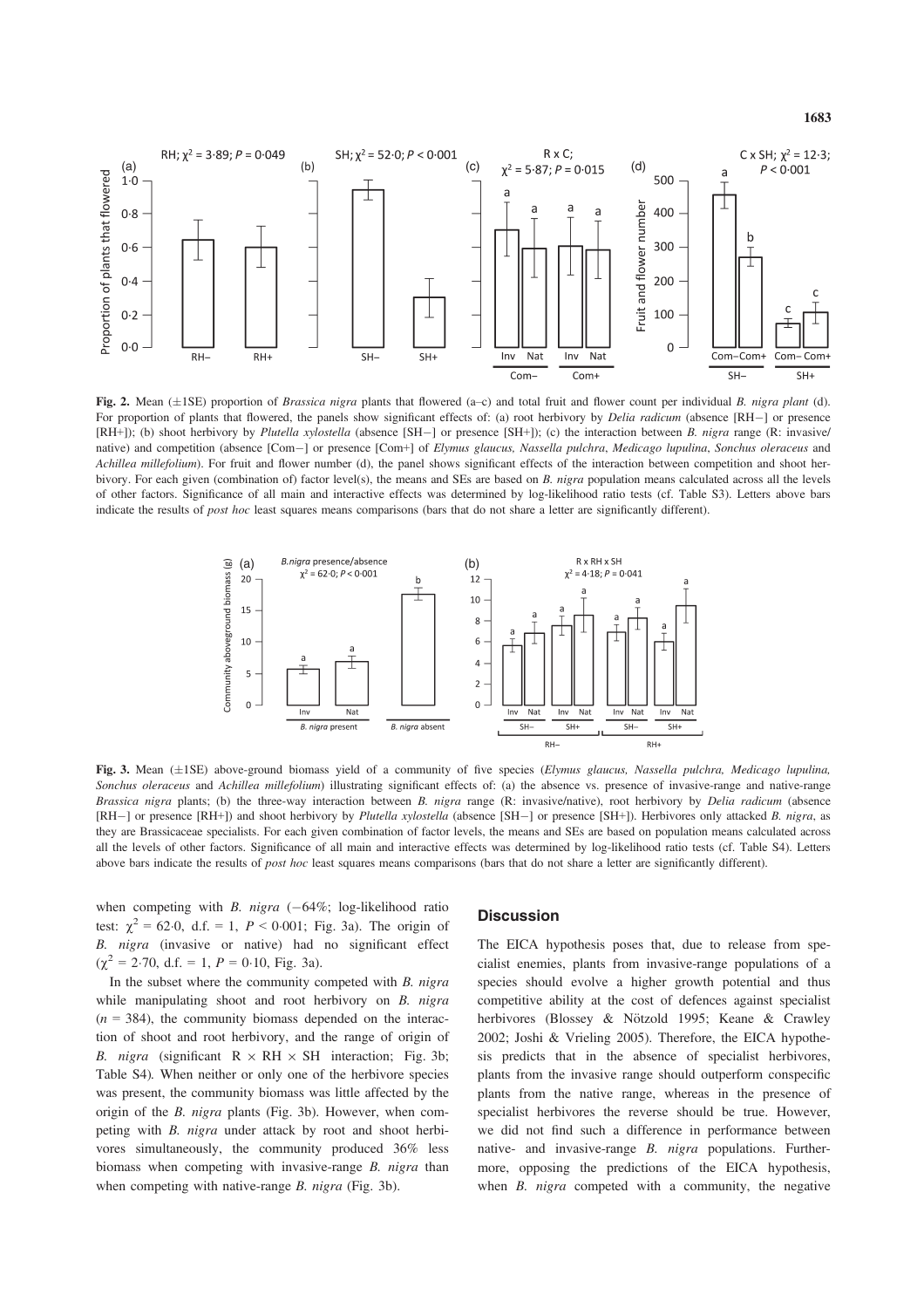effect of specialist shoot herbivory by P. xylostella did not differ in magnitude between native- and invasive-range B. nigra plants. Without competition, specialist shoot herbivory even had a stronger negative effect on native- than on invasive-range B. nigra plants (Fig. 1c). Although P. xylostella is considered a specialist herbivore (Sarfraz, Dosdall & Keddie 2007), it has a world-wide distribution (Talekar & Shelton 1993). Therefore, despite lower numbers of specialist herbivores on *B. nigra* in North America than in Europe (Oduor et al. 2013), a possible explanation for our finding is that B. nigra might not have escaped P. xylostella in a large part of its invasive range, and might even be exposed to it more frequently.

The differences in above-ground biomass production and flowering between invasive- and native-range plants of B. nigra disappeared when they were grown in a community of five competitors (Figs 1c and 2c). Although this means that the invasive-range plants were more responsive to the presence–absence of competition than native-range plants, their equal performance in the presence of competitors indicates that the invasive-range plants did not have a higher competitive ability. The few other studies that have examined the EICA prediction of increased competitive ability in invasiverange plants by manipulating competitive environments have produced mixed results, with some finding support for the prediction and others not (reviewed in Oduor, Stift & van Kleunen 2015). However, those studies grew invasive-range and conspecific native-range plants only in pairwise competition and without manipulating herbivory (but see Oduor, Stift & van Kleunen 2015).

Our experiment shows that the negative response to competition with a community was not as strong when invasive and native-range B. nigra were attacked by the specialist root herbivore D. radicum (Fig. 1b, confirming earlier findings in the same study system (Oduor, Stift & van Kleunen 2015) and by the specialist shoot herbivore P. xylostella (Fig. 2d). Overall, the damage done by the shoot herbivore P. xylostella appeared to be stronger than that of the root herbivore D. radicum (Fig. 1a; also compare Fig. 2a with b). This appears to contradict suggestions that root herbivory generally has a stronger impact on plant growth and fitness than shoot herbivory (Brown & Gange 1990; Maron 1998; Wardle et al. 2004; Zvereva & Kozlov 2012), but may simply be a consequence of the fact that we only assessed above-ground performance measures, which are obviously more directly affected by shoot herbivory than by root herbivory. Although it is inherently difficult to physically disentangle roots in communities (Rewald et al. 2012), it would be of interest for future studies to also examine below-ground measures of performance (root biomass).

When grown in a community with five other species, invasive-range *B. nigra* plants had stronger suppressive effects on the community than native-range  $B$ . *nigra* plants, but only significantly in the presence of both root and shoot herbivory (Fig. 3b). This difference in competitive effect provides further evidence against the EICA hypothesis, which rather predicts increased suppressive effects of invasive plants on other species in the absence of herbivory (Blossey & Nötzold 1995). A possible explanation could be that invasive populations have adapted to new enemies by producing chemicals for plant defence that also affect competitive interactions with other plant species (Siemens et al. 2002; Thelen et al. 2005; Zheng et al. 2015). Like many Brassicaceae, B. nigra deters herbivores using glucosinolates, a class of secondary compounds (Feeny & Rosenberry 1982). In B. nigra, sinigrin (allyl-glucosinolate) accounts for 90–99% of the total glucosinolate concentration in plant tissues (Feeny & Rosenberry 1982; Traw 2002). Sinigrin also mediates competitive interactions between B. nigra and heterospecific neighbours through allelopathy; high sinigrin-expressing B. nigra genotypes suppress heterospecific neighbours more than low sinigrinexpressing B. nigra genotypes (Lankau & Strauss 2007; Lankau & Kliebenstein 2009). Sinigrin is expressed constitutively in tissues of Brassicaceae, but herbivory can induce higher sinigrin expression (Traw 2002; Soler *et al.* 2005). Invasive-range B. nigra populations have been shown to express significantly higher concentrations of leaf sinigrin than native-range B. nigra populations (Oduor et al. 2011). Increased expression of root sinigrin may therefore be a plausible explanation of the increased suppressive effects of invasive-range *B. nigra* plants after induction by the joint effects of root and shoot herbivory, but future studies should test this hypothesis.

## **Conclusions**

In this study, we tested whether the EICA hypothesis holds for B. nigra. Unlike previous work, we assessed competitive responses and effects in an experimental multispecies community, while manipulating specialist root and shoot herbivory. Opposite to EICA predictions, invasive- and nativerange B. nigra plants hardly differed in performance when grown in a community with five competitors. However, in a competition-free environment, invasive-range plants produced more biomass than native-range ones when attacked by the specialist shoot herbivore P. xylostella, whereas the reverse was true in the absence of shoot herbivores. Despite the absence of a difference in above-ground biomass between invasive- and native-range B. nigra when grown with competitors, the competitors themselves were more negatively affected by the invasive-range B. nigra than by native-range B. nigra, particularly when both shoot and root herbivores were present. Although these differences in biomass production and flowering under common environmental conditions do suggest that the invasive-range plants have undergone evolutionary change, most of the differences between nativeand invasive-range plants were not in line with the predictions of the EICA hypothesis.

## Authors' contributions

A.M.O.O., M.v.K. and M.S. conceived and designed the experiments and analysed the data; A.M.O.O. performed the experiments and wrote the first draft of the manuscript; all authors contributed critically to the drafts and gave final approval for publication.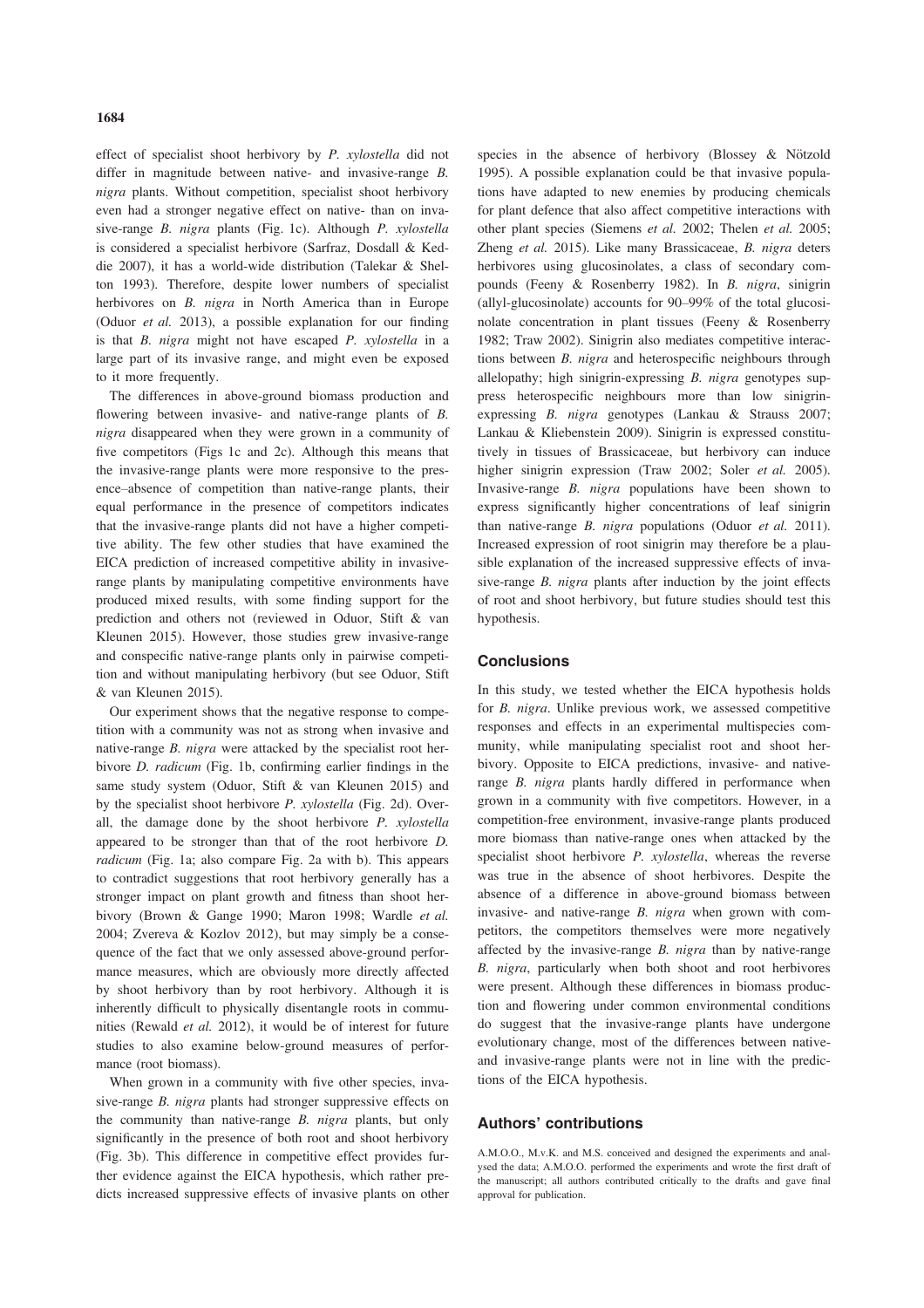#### Acknowledgements

We are grateful to the two anonymous reviewers and the handling editor for their constructive comments. We thank Otmar Ficht and Claudia Martin for taking care of the plants throughout the experiment. Timo Scheu, Samuel Carleial, Sina Konitzer-Glöckner, Katrina Wahl and Annika Woltjen helped with biomass harvesting and counting of fruits and flowers. Carolina Boggs helped with hand pollination of B. nigra plants for seed production, while Katya Stift-Mamonova helped with assembling of cages. Dr Bernd Ulber (University of Göttingen) kindly supplied us with D. radicum eggs and Plutella xylostella larvae. We acknowledge financial support from the Georg Forster Research Fellowship programme of the Alexander von Humboldt (grant number 3.4- KEN/1148979 STP) to A.M.O.O.

#### Data accessibility

Data available from the Dryad Digital Repository https://doi.org/10.5061/dryad. gt0m3 (Oduor, van Kleunen & Stift 2017).

#### **References**

- Bates, D. (2011) Mixed Models in R Using the lme4 Package. Part 5: Generalized Linear Mixed Models. University of Wisconsin, Madison, WI, USA. Available at: http://lme4.r-forge.r-project.org/ (accessed 12 September 2016).
- Bazzaz, F.A., Chiariello, N.R., Coley, P.D. & Pitelka, L.F. (1987) Allocating resources to reproduction and defense. BioScience, 37, 58–67.
- Bell, D.T. & Muller, C.H. (1973) Dominance of California annual grasslands by Brassica nigra. American Midland Naturalist, 90, 277–299.
- Bezemer, T.M. & van Dam, N.M. (2005) Linking aboveground and belowground interactions via induced plant defenses. Trends in Ecology & Evolution, 20, 617-624.
- Biron, D.G., Nenon, J.P., Coderre, D. & Boivin, G. (2003) Intra- and inter-specific variations on the chorionic ultrastructures of Delia eggs (Diptera : Anthomyiidae). Annals of the Entomological Society of America, 96, 245– 249.
- Blair, A.C. & Wolfe, L.M. (2004) The evolution of an invasive plant: an experimental study with Silene latifolia. Ecology, 85, 3035–3042.
- Blossey, B. & Hunt-Joshi, T.R. (2003) Belowground herbivory by insects: influence on plants and aboveground herbivores. Annual Review of Entomology, 48, 521–547.
- Blossey, B. & Nötzold, R. (1995) Evolution of increased competitive ability in invasive non-indigenous plants: a hypothesis. Journal of Ecology, 83, 887– 889.
- Bossdorf, O., Prati, D., Auge, H. & Schmid, B. (2004) Reduced competitive ability in an invasive plant. Ecology Letters, 7, 346–353.
- Brown, V.K. & Gange, A.C. (1990) Insect herbivory below ground. Advances in Ecological Research, 20, 1–58.
- Buschmann, H., Edwards, P.J. & Dietz, H. (2005) Variation in growth pattern and response to slug damage among native and invasive provenances of four perennial Brassicaceae species. Journal of Ecology, 93, 322–334.
- Callaway, R.M. & Aschehoug, E.T. (2000) Invasive plants versus their new and old neighbors: a mechanism for exotic invasion. Science, <sup>290</sup>, <sup>521</sup>– 523.
- Catford, J.A., Jansson, R. & Nilsson, C. (2009) Reducing redundancy in invasion ecology by integrating hypotheses into a single theoretical framework. Diversity and Distributions, 15, 22–40.
- Chun, Y.J., van Kleunen, M. & Dawson, W. (2010) The role of enemy release, tolerance and resistance in plant invasions: linking damage to performance. Ecology Letters, 13, 937–946.
- Coverdale, T.C., Altieri, A.H. & Bertness, M.D. (2012) Belowground herbivory increases vulnerability of New England salt marshes to die-off. Ecology, 93, 2085–2094.
- van Dam, N.M., Samudrala, D., Harren, F.J.M. & Cristescu, S.M. (2012) Realtime analysis of sulfur-containing volatiles in Brassica plants infested with root-feeding Delia radicum larvae using proton-transfer reaction mass spectrometry. AoB Plants, 2012, pls021.
- Dixon, P.L., Coady, J.R., Larson, D.J. & Spaner, D. (2004) Undersowing rutabaga with white clover: impact on Delia radicum (Diptera: Anthomyiidae) and its natural enemies. Canadian Entomologist, 136, 427–442.
- Feeny, P. & Rosenberry, L. (1982) Seasonal variation in the glucosinolate content of North American Brassica nigra and Dentaria species. Biochemical Systematics and Ecology, 10, 23–32.
- Felker-Quinn, E., Schweitzer, J.A. & Bailey, J.K. (2013) Meta-analysis reveals evolution in invasive plant species but little support for evolution of increased competitive ability (EICA). Ecology and Evolution, 3, 739–751.
- Gruntman, M., Pehl, A.K., Joshi, S. & Tielbörger, K. (2013) Competitive dominance of the invasive plant Impatiens glandulifera: using competitive effect and response with a vigorous neighbour. Biological Invasions, 16, 141–151.
- Hambäck, P.A. (2001) Direct and indirect effects of herbivory: feeding by spittlebugs affects pollinator visitation rates and seedset of Rudbeckia hirta. Ecoscience, <sup>8</sup>, 45–50.
- Heard, M.J. & Sax, D.F. (2013) Coexistence between native and exotic species is facilitated by asymmetries in competitive ability and susceptibility to herbi-
- vores. Ecology Letters, 16, 206-213.<br>Hothorn, T., Bretz, F. & Westfall, P. (2008) Simultaneous inference in general parametric models. Biometrical Journal, 50, 346–363.
- Johnson, S.N., Erb, M. & Hartley, S.E. (2016) Roots under attack: contrasting plant responses to below- and aboveground insect herbivory. New Phytolo-
- gist, 210, 413–418.<br>Joshi, J. & Vrieling, K. (2005) The enemy release and EICA hypothesis revisited: incorporating the fundamental difference between specialist and generalist herbivores. Ecology Letters, 8, 704–714.
- Karban, R. & Strauss, S.Y. (1993) Effects of herbivores on growth and reproduction of their perennial host. Ecology, 74, 39–46.
- Keane, R.M. & Crawley, M.J. (2002) Exotic plant invasions and the enemy release hypothesis. Trends in Ecology & Evolution, 17, 164–170.
- van Kleunen, M. & Fischer, M. (2009) Release from foliar and floral fungal pathogen species does not explain the geographic spread of naturalized North American plants in Europe. Journal of Ecology, 97, 385–392.
- Knapp, E.E. & Rice, K.J. (1998) Comparison of isozymes and quantitative traits for evaluating patterns of genetic variation in purple needlegrass (Nassella pulchra). Conservation Biology, 12, 1031–1041.
- Lankau, R.A. & Kliebenstein, D.J. (2009) Competition, herbivory and genetics interact to determine the accumulation and fitness consequences of a defence metabolite. Journal of Ecology, 97, 78–88.
- Lankau, R.A. & Strauss, S.Y. (2007) Mutual feedbacks maintain both genetic and species diversity in a plant community. Science, 317, 1561–1563.
- Lankau, R.A. & Strauss, S.Y. (2008) Community complexity drives patterns of natural selection on a chemical defense of Brassica nigra. The American Naturalist, 171, 150–161.
- Leger, E.A. & Rice, K.J. (2003) Invasive California poppies (Eschscholzia californica Cham.) grow larger than native individuals under reduced competition. Ecology Letters, 6, 257–264.
- Liu, H. & Stiling, P. (2006) Testing the enemy release hypothesis: a review and meta-analysis. Biological Invasions, 8, 1535–1545.
- Maron, J.L. (1998) Insect herbivory above- and belowground: individual and joint effects on plant fitness. Ecology, 79, 1281-1293.
- Metlen, K.L. & Callaway, R.M. (2015) Native North American pine attenuates the competitive effects of a European invader on native grasses. Biological Invasions, 17, 1227–1237.
- Mitchell, C.E. & Power, A.G. (2003) Release of invasive plants from fungal and viral pathogens. Nature, 421, 625–627.
- Müller-Schärer, H., Schaffner, U. & Steinger, T. (2004) Evolution in invasive plants: implications for biological control. Trends in Ecology & Evolution, 19, 417–422.
- Oduor, A.M.O. (2013) Evolutionary responses of native plant species to invasive plants: a review. New Phytologist, 200, 986-992.
- Oduor, A.M.O., Gomez, J.M., Herrador, M.B. & Perfectti, F. (2015) Invasion of Brassica nigra in North America: distributions and origins of chloroplast DNA haplotypes suggest multiple introductions. Biological Invasions, 17, 2447–2459.
- Oduor, A.M.O., Lankau, R.A., Strauss, S.Y. & Gómez, J.M. (2011) Introduced Brassica nigra populations exhibit greater growth and herbivore resistance but less tolerance than native populations in the native range. New Phytologist, 191, 536–544.
- Oduor, A.M.O., Stift, M. & van Kleunen, M. (2015) The interaction between root herbivory and competitive ability of native and invasive – range populations of Brassica nigra. PLoS ONE, 10, 1–15.
- Oduor, A.M.O., Strauss, S.Y., Garcia, Y., Cascales, M.B. & Gomez, J.M. (2013) Herbivores mediate different competitive and facilitative responses of native and invader populations of Brassica nigra. Ecology, 94, 2288–2298.
- Oduor, A.M.O., van Kleunen, M. & Stift, M. (2017) Data from: In the presence of specialist root and shoot herbivory, invasive-range Brassica nigra populations have stronger competitive effects than native-range populations. Dryad Digital Repository, https://doi.org/10.5061/dryad.gt0m3.
- Pinheiro, J., Bates, D., DebRoy, S. & Sarkar, D. (2007) nlme: linear and nonlinear mixed effects models. R package.